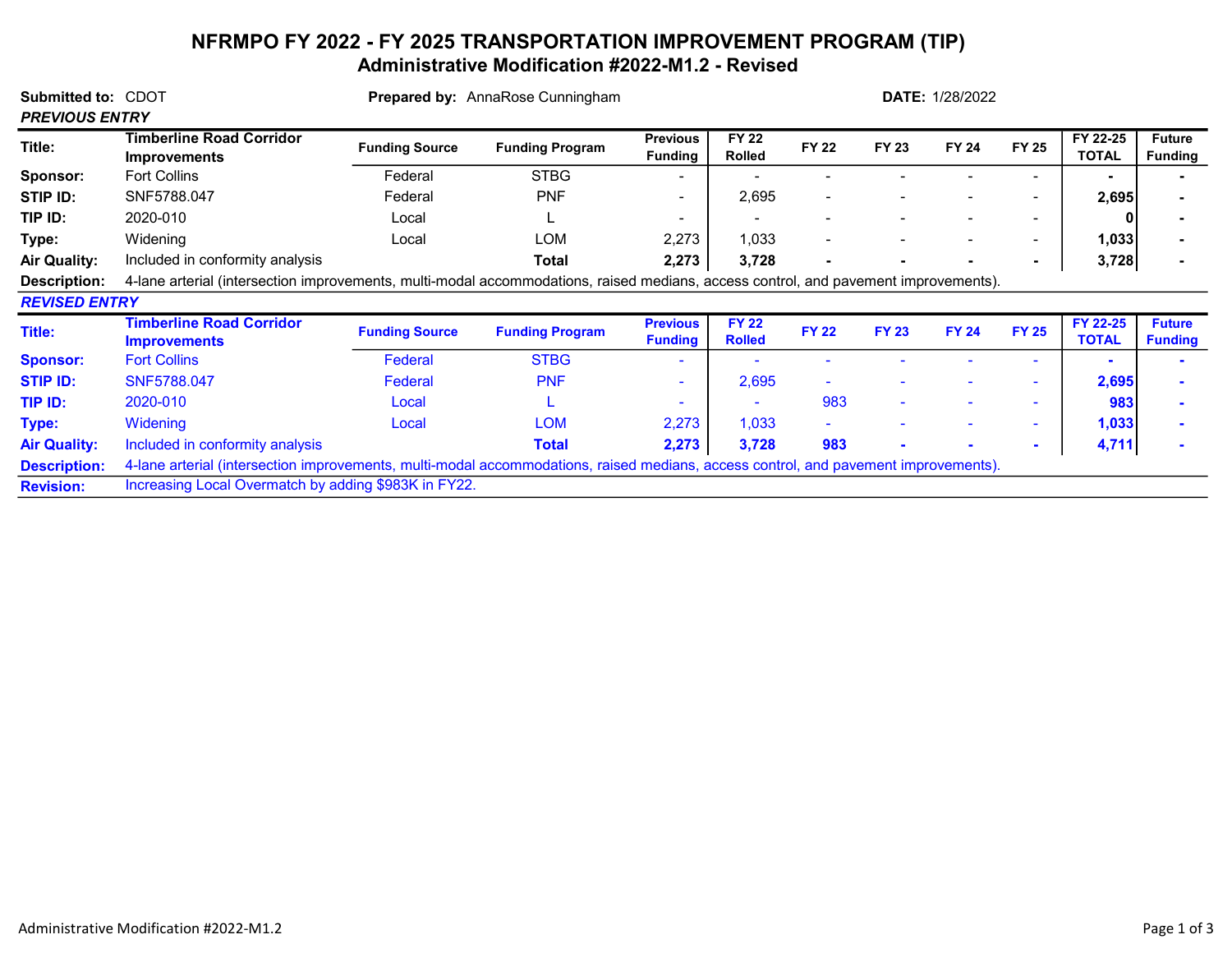## PREVIOUS ENTRY

| Title:               | <b>NFR Revitalizing Main Streets</b>                                                                                                                                                                | <b>Funding Source</b>                         | <b>Funding Program</b> | <b>Previous</b><br><b>Funding</b> | <b>FY22</b><br><b>Rolled</b> | <b>FY 22</b>                     | <b>FY23</b> | <b>FY 24</b> | <b>FY 25</b>   | FY 22-25<br><b>TOTAL</b> | <b>Future</b><br><b>Funding</b> |  |
|----------------------|-----------------------------------------------------------------------------------------------------------------------------------------------------------------------------------------------------|-----------------------------------------------|------------------------|-----------------------------------|------------------------------|----------------------------------|-------------|--------------|----------------|--------------------------|---------------------------------|--|
| Sponsor:             | Various Below                                                                                                                                                                                       | Federal                                       | <b>RMS</b>             |                                   | $\blacksquare$               | 1,438                            |             |              | $\blacksquare$ | 1,438                    |                                 |  |
| STIP ID:             | SR46000                                                                                                                                                                                             | <b>State</b>                                  | <b>SMS</b>             |                                   | $\overline{\phantom{a}}$     | 3,081                            |             |              | $\blacksquare$ | 3,081                    |                                 |  |
| TIP ID:              | $P-26$                                                                                                                                                                                              | Local                                         |                        |                                   | $\overline{\phantom{a}}$     | 1,080                            |             |              | $\blacksquare$ | 1,080                    |                                 |  |
| Type:                | Operations                                                                                                                                                                                          |                                               | <b>Total</b>           |                                   | $\blacksquare$               | 5,599                            |             |              | ٠              | 5,599                    |                                 |  |
| <b>Air Quality:</b>  | Exempt from conformity analysis                                                                                                                                                                     |                                               |                        |                                   |                              |                                  |             |              |                |                          |                                 |  |
| <b>Description:</b>  | Summary of CDOT Region 4 NFR Safer Main Streets in the North Front Range Region. Includes the following pool projects:                                                                              |                                               |                        |                                   |                              |                                  |             |              |                |                          |                                 |  |
|                      | <b>STIP ID</b>                                                                                                                                                                                      | <b>Title</b>                                  |                        |                                   |                              | <b>Sponsor</b>                   |             |              |                |                          |                                 |  |
|                      | SR47007.017                                                                                                                                                                                         | Berthoud Parkway Trail Gap Elimination        |                        | Town of Berthoud                  |                              |                                  |             |              |                |                          |                                 |  |
|                      | SR46000.001                                                                                                                                                                                         | Center Bikeway Improvements - CSU             |                        | <b>Colorado State University</b>  |                              |                                  |             |              |                |                          |                                 |  |
|                      | SR47020.037                                                                                                                                                                                         | Laporte Ave Improvements - Fishback to Sunset |                        |                                   |                              | City of Fort Collins             |             |              |                |                          |                                 |  |
|                      | SR46000.002                                                                                                                                                                                         | 16th Street Corridor Improvements             |                        |                                   |                              | City of Greeley                  |             |              |                |                          |                                 |  |
| <b>REVISED ENTRY</b> |                                                                                                                                                                                                     |                                               |                        |                                   |                              |                                  |             |              |                |                          |                                 |  |
| Title:               | <b>NFR Revitalizing Main Streets</b>                                                                                                                                                                | <b>Funding Source</b>                         | <b>Funding Program</b> | <b>Previous</b><br><b>Funding</b> | <b>FY22</b><br><b>Rolled</b> | <b>FY 22</b>                     | <b>FY23</b> | <b>FY 24</b> | <b>FY 25</b>   | FY 22-25<br><b>TOTAL</b> | <b>Future</b><br><b>Funding</b> |  |
| <b>Sponsor:</b>      | <b>Various Below</b>                                                                                                                                                                                | Federal                                       | <b>RMS</b>             |                                   | ٠                            | 1,438                            |             |              | $\sim$         | 1,438                    |                                 |  |
| <b>STIP ID:</b>      | <b>SR46000</b>                                                                                                                                                                                      | <b>State</b>                                  | <b>SMS</b>             | $\blacksquare$                    | ÷                            | 3,081                            |             |              | ٠              | 3,081                    |                                 |  |
| TIP ID:              | $P-26$                                                                                                                                                                                              | Local                                         | L                      |                                   | ۰                            | 1,080                            |             |              | $\sim$         | 1,080                    |                                 |  |
| Type:                | <b>Operations</b>                                                                                                                                                                                   |                                               | <b>Total</b>           |                                   | $\blacksquare$               | 5,599                            |             |              | ٠              | 5,599                    |                                 |  |
| <b>Air Quality:</b>  | Exempt from conformity analysis                                                                                                                                                                     |                                               |                        |                                   |                              |                                  |             |              |                |                          |                                 |  |
| <b>Description:</b>  | Summary of CDOT Region 4 NFR Safer Main Streets in the North Front Range Region. Includes the following pool projects:                                                                              |                                               |                        |                                   |                              |                                  |             |              |                |                          |                                 |  |
|                      | <b>STIP ID</b>                                                                                                                                                                                      | <b>Title</b>                                  |                        |                                   |                              | <b>Sponsor</b>                   |             |              |                |                          |                                 |  |
|                      | SR46000.003                                                                                                                                                                                         | <b>North Berthoud Pkwy Trail Closure</b>      |                        |                                   |                              | <b>Town of Berthoud</b>          |             |              |                |                          |                                 |  |
|                      | SR46000.001                                                                                                                                                                                         | <b>Center Bikeway Improvements - CSU</b>      |                        |                                   |                              | <b>Colorado State University</b> |             |              |                |                          |                                 |  |
|                      | SR47020.037                                                                                                                                                                                         | Laporte Ave Improvements - Fishback to Sunset |                        |                                   |                              | <b>City of Fort Collins</b>      |             |              |                |                          |                                 |  |
|                      | SR46000.002                                                                                                                                                                                         | 16th Street Corridor Improvements             |                        |                                   |                              | <b>City of Greeley</b>           |             |              |                |                          |                                 |  |
| <b>Revision:</b>     | Correcting Town of Berthoud project information by replacing Berthoud Parkway Trail Gap Elimination (SR47007.017) with North Berthoud Pkwy Trail Closure<br>(SR46000.003). No change to pool total. |                                               |                        |                                   |                              |                                  |             |              |                |                          |                                 |  |